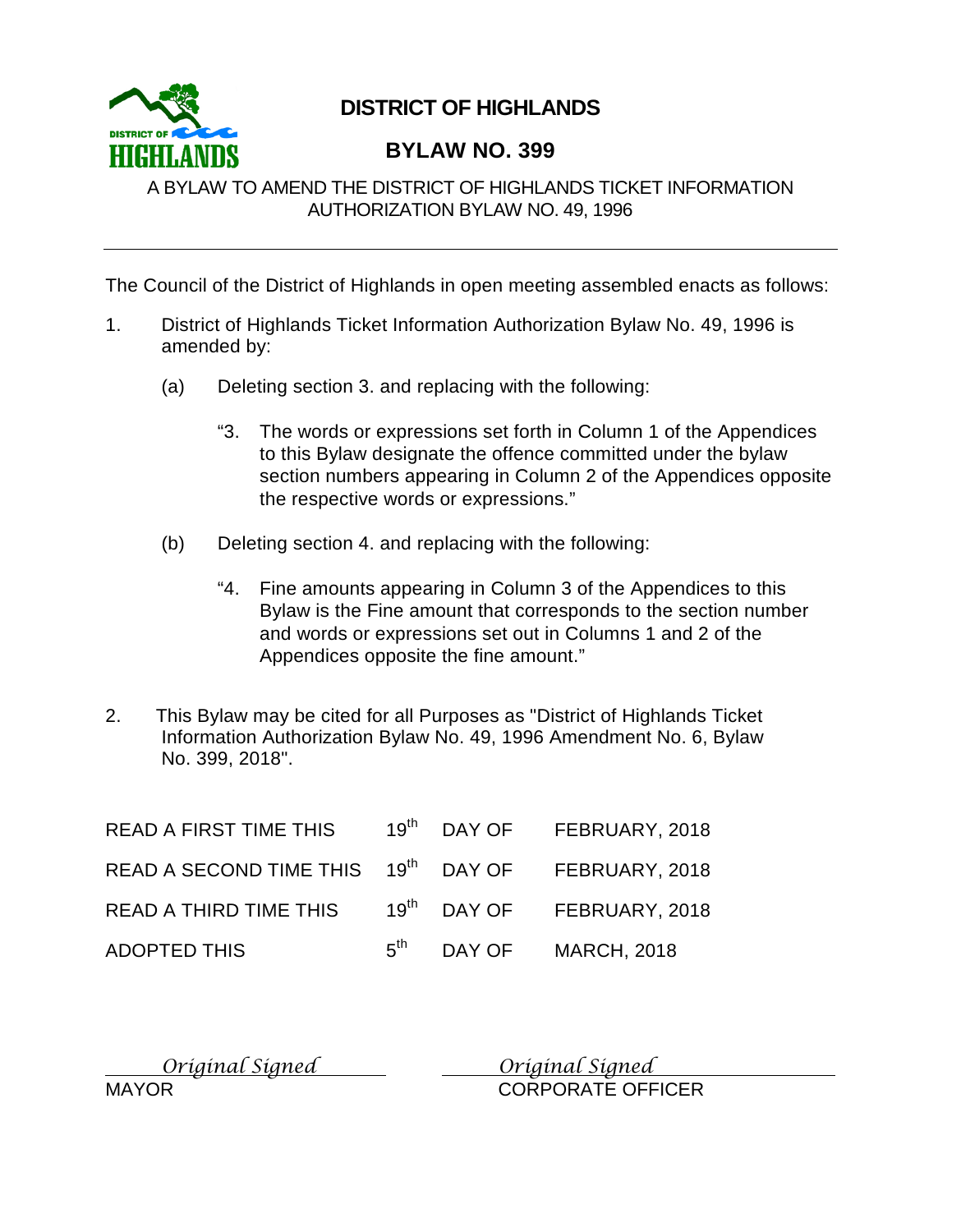# *SCHEDULE 1 TO BYLAW NO. 49*

| <b>APPENDIX</b> | <b>DESIGNATED BYLAW</b>                                                                          | <b>ENFORCED BY</b>                                                                                    |
|-----------------|--------------------------------------------------------------------------------------------------|-------------------------------------------------------------------------------------------------------|
| 1.              | "Highlands Zoning Bylaw, No.100, 1998"                                                           | <b>Bylaw Enforcement Officer</b>                                                                      |
| 2.              | Capital Regional District Bylaw No. 1987 "Unsightly Premises Bylaw No. 1, 1991"                  | <b>Bylaw Enforcement Officer</b>                                                                      |
| 3.              | "District of Highlands Building Regulation Bylaw No. 192, 2003"                                  | <b>Bylaw Enforcement Officer</b><br><b>Building Official</b>                                          |
| 4.              | Capital Regional District Bylaw No. 1465 "Animal Regulation and Impounding Bylaw No.<br>1, 1986" | <b>CRD Animal Control Officer</b>                                                                     |
| 5.              | Capital Regional District Bylaw No. 961 "Noise Suppression Bylaw, 1981                           | <b>Bylaw Enforcement Officer</b><br>Royal Canadian Mounted Police                                     |
| 6.              | District of Highlands Emergency Services Bylaw No. 264, 2005                                     | <b>Bylaw Enforcement Officer</b><br>Fire Chief and Deputy Fire Chief                                  |
| 7.              | District of Highlands Tree Management Bylaw No. 10, 1994                                         | <b>Bylaw Enforcement Officer</b>                                                                      |
| 8.              | District of Highlands Bylaw No. 300 to Regulate Roads and Traffic                                | <b>Bylaw Enforcement Officer</b><br>Royal Canadian Mounted Police                                     |
| 9.              | District of Highlands Blasting Bylaw No. 67, 1996                                                | <b>Bylaw Enforcement Officer</b>                                                                      |
| 10.             | District of Highlands Fireworks Regulation Bylaw No. 254, 2007                                   | <b>Bylaw Enforcement Officer</b>                                                                      |
| 11.             | District of Highlands Eagles Lake Park Management Control and Use Bylaw No. 337, 2012            | <b>Bylaw Enforcement Officer</b><br>Royal Canadian Mounted Police<br>Fire Chief and Deputy Fire Chief |
| 12.             | Soil Deposit and Removal Regulation and Fee Bylaw No. 341, 2012                                  | <b>Bylaw Enforcement Officer</b>                                                                      |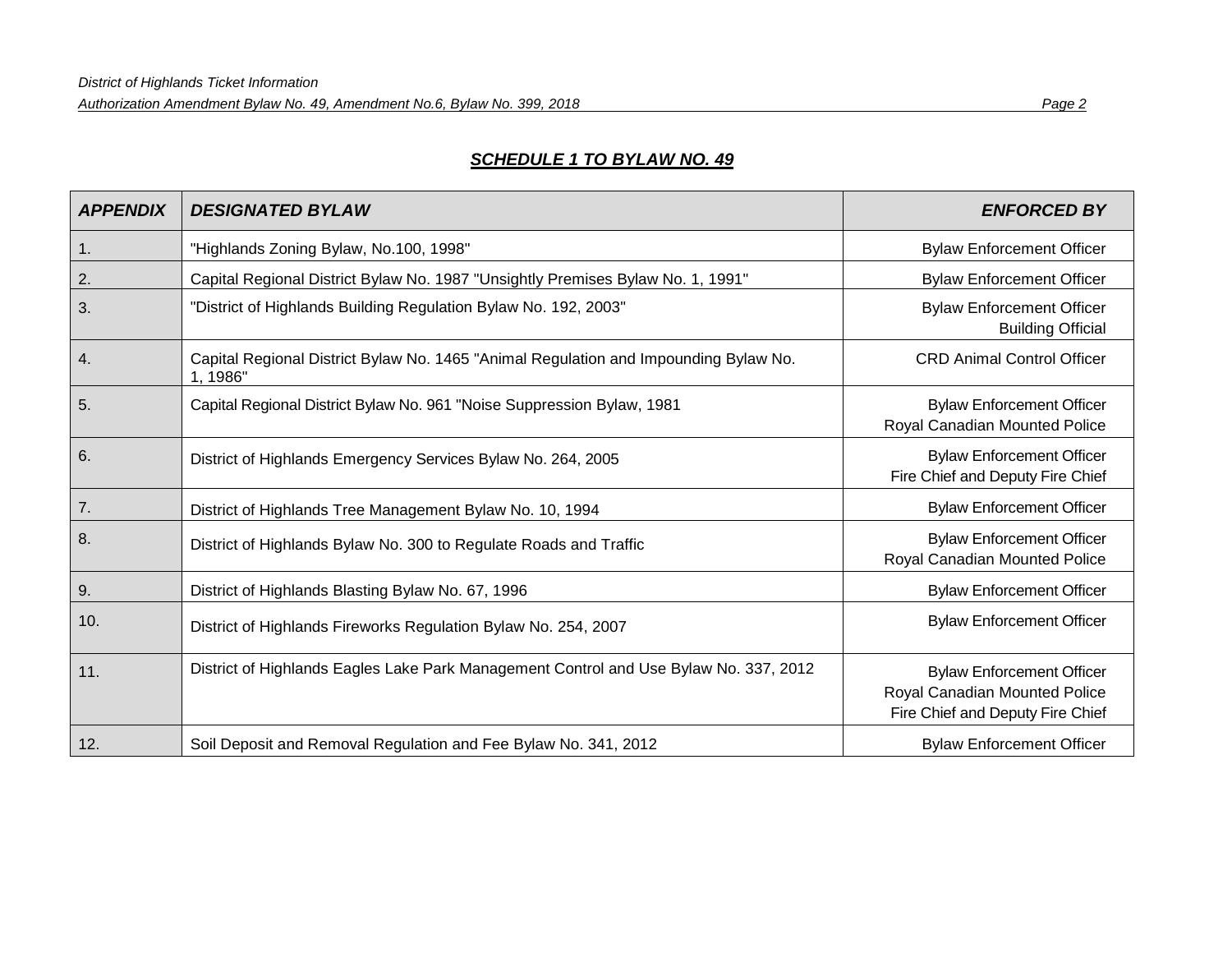*Authorization Amendment Bylaw No. 49, Amendment No.6, Bylaw No. 399, 2018 Page 3*

## **APPENDIX 1**

# **HIGHLANDS ZONING BYLAW NO. 100, 1998**

# **WORDS OR EXPRESSIONS DESIGNATING OFFENCE SECTION FINE**

| 1.  |                                                                                       | \$200.00  |
|-----|---------------------------------------------------------------------------------------|-----------|
| 2.  |                                                                                       | \$200.00  |
| 3.  |                                                                                       | \$1000.00 |
| 4.  |                                                                                       | \$1000.00 |
| 5.  |                                                                                       | \$1000.00 |
| 6.  |                                                                                       | \$1000.00 |
| 7.  | Prohibited activity within 15 m of sea/ lake/ pond/ wetland/ watercourse3.3(2)        | \$1000.00 |
| 8.  | Prohibited storage within 15 m of sea/ lake/ pond/ wetland or watercourse 3.3(2)(a-s) | \$1000.00 |
| 9.  |                                                                                       | \$200.00  |
| 10. |                                                                                       | \$200.00  |
| 11. |                                                                                       | \$150.00  |
| 12. |                                                                                       | \$200.00  |
| 13. |                                                                                       | \$200.00  |
| 14. |                                                                                       | \$200.00  |
| 15. | Home Based Business - occupation not within dwelling unit 3.5(1)(c)                   | \$200.00  |
| 16. | Home Based Business - occupation not within accessory building3.5(1)(d)               | \$200.00  |
| 17. | Home Based Business - occupation exceeds maximum floor area 3.5(1)(e)                 | \$200.00  |
| 18. |                                                                                       | \$200.00  |
| 19. |                                                                                       | \$200.00  |
| 20. |                                                                                       | \$200.00  |
| 21. |                                                                                       | \$200.00  |
| 22. |                                                                                       | \$200.00  |
| 23. |                                                                                       | \$200.00  |
| 24. | Home Based Business - too many vehicles for repair 3.5(1)(l)                          | \$200.00  |
| 25. |                                                                                       | \$200.00  |
| 26. |                                                                                       | \$200.00  |
| 27. |                                                                                       | \$200.00  |
| 28. |                                                                                       | \$200.00  |
| 29. |                                                                                       | \$200.00  |
| 30. |                                                                                       | \$200.00  |
| 31. |                                                                                       | \$200.00  |
| 32. |                                                                                       | \$200.00  |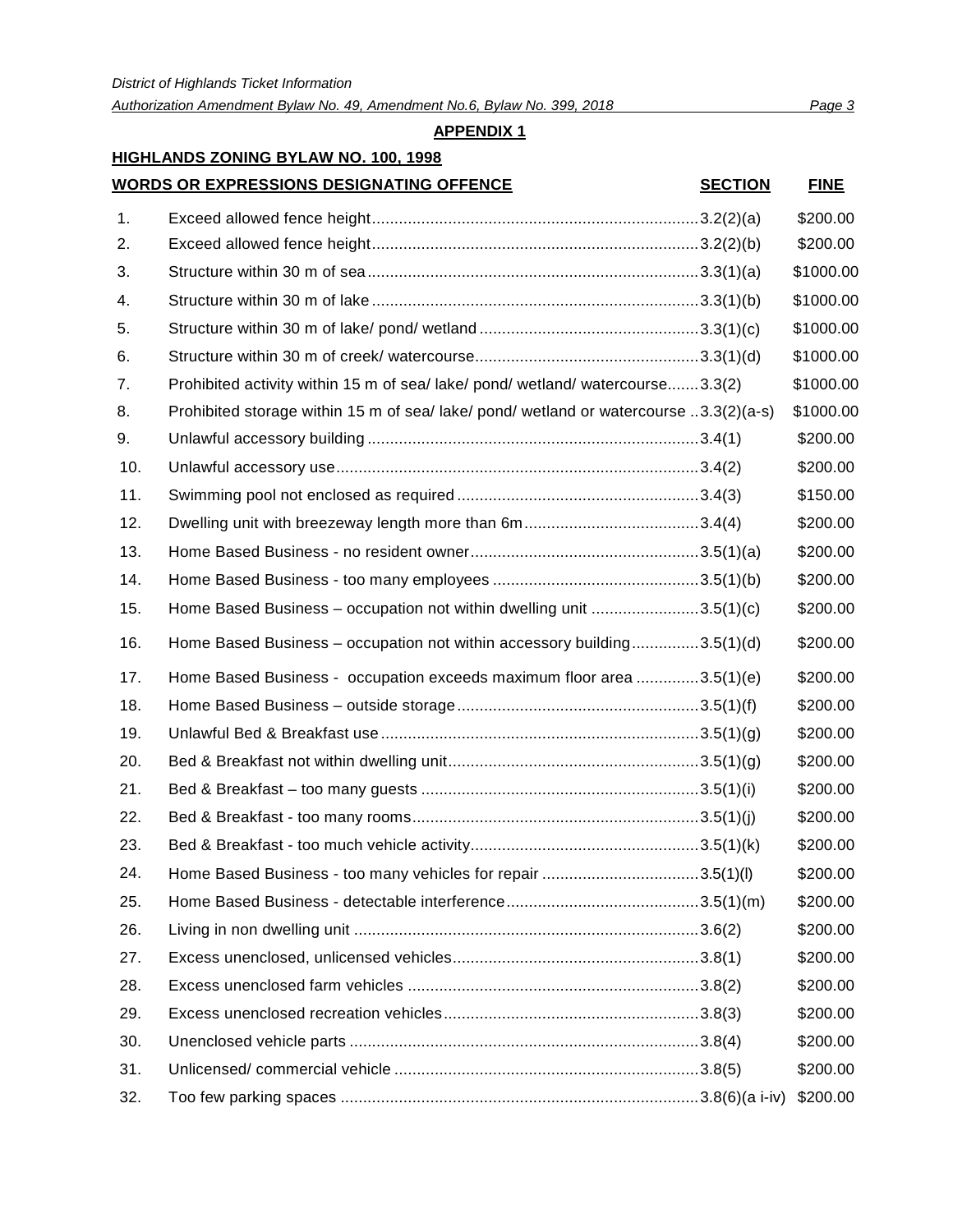#### **HIGHLANDS ZONING BYLAW NO. 100, 1998 WORDS OR EXPRESSIONS DESIGNATING OFFENCE**

| <b>SECTION</b> | <b>FINE</b> |
|----------------|-------------|
|----------------|-------------|

| 33. |                                                                            |          | \$200.00 |
|-----|----------------------------------------------------------------------------|----------|----------|
| 34. |                                                                            |          | \$200.00 |
| 35. |                                                                            |          | \$200.00 |
| 36. |                                                                            |          | \$200.00 |
| 37. |                                                                            |          | \$200.00 |
| 38. | Building/ structure within 7.5m of side lot line abutting highway 6.1.3(5) |          | \$200.00 |
| 39. |                                                                            |          | \$200.00 |
| 40. | Total floor area of all accessory buildings exceeds 325. sq. m  6.1.3(7)   |          | \$200.00 |
| 41. |                                                                            |          | \$200.00 |
| 42. |                                                                            |          | \$200.00 |
| 43. |                                                                            |          | \$200.00 |
| 44. |                                                                            |          | \$200.00 |
| 45. |                                                                            |          | \$200.00 |
| 46. |                                                                            |          | \$200.00 |
| 47. | Building/ structure within 7.5m of side lot line abutting highway 6.2.3(5) |          | \$200.00 |
| 48. |                                                                            |          | \$200.00 |
| 49. | Total floor area of all accessory buildings exceeds 325 sq. m 6.2.3(7)     |          | \$200.00 |
| 50. |                                                                            |          | \$200.00 |
| 51. |                                                                            |          | \$200.00 |
| 52. |                                                                            |          | \$200.00 |
| 53. | Accessory building or structure higher than 6 m                            | 6.3.2(2) | \$200.00 |
| 54. |                                                                            |          | \$200.00 |
| 55. |                                                                            |          | \$200.00 |
| 56. | Building/structure within 7.5m of side lot line abutting highway 6.3.3(5)  |          | \$200.00 |
| 57. |                                                                            |          | \$200.00 |
| 58. | Total floor area of all accessory buildings exceeds 325 sq. m 6.3.3(7)     |          | \$200.00 |
| 59. |                                                                            |          | \$200.00 |
| 60. |                                                                            |          | \$200.00 |
| 61  |                                                                            |          | \$200.00 |
| 62. |                                                                            |          | \$200.00 |
| 63. |                                                                            |          | \$200.00 |
| 64. |                                                                            |          | \$200.00 |
| 65. |                                                                            |          | \$200.00 |
| 66. |                                                                            |          | \$200.00 |
| 67. |                                                                            |          | \$200.00 |
|     |                                                                            |          |          |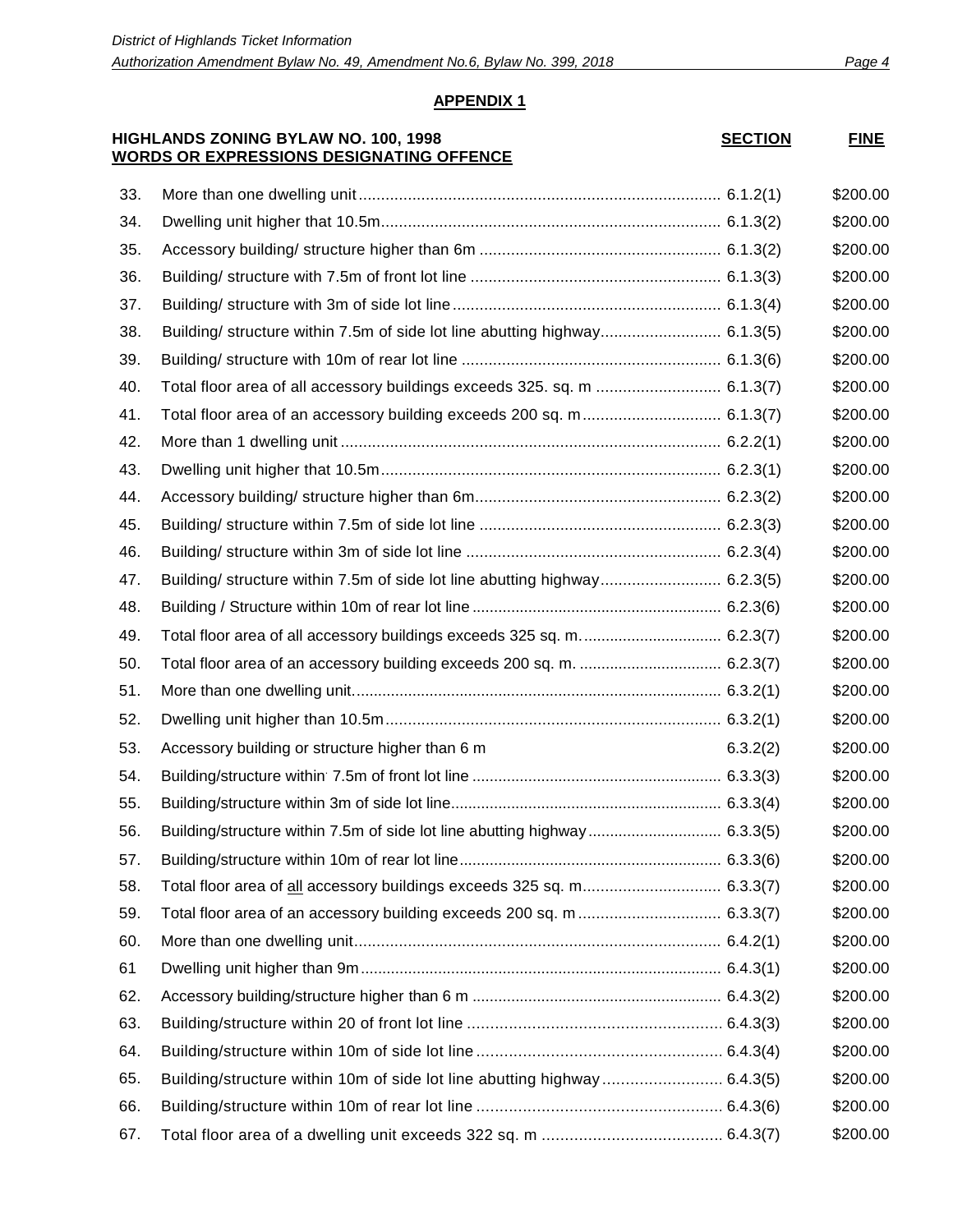**SECTION FINE**

#### **APPENDIX 1**

#### **HIGHLANDS ZONING BYLAW NO. 100, 1998 WORDS OR EXPRESSIONS DESIGNATING OFFENCE**

| 68. | Total combined floor area of all accessory buildings exceeds 275 sq. m  6.4.3(8) | \$200.00 |
|-----|----------------------------------------------------------------------------------|----------|
| 69. | Total floor area of an accessory building exceeds 200 sq. m 6.4.3(8)             | \$200.00 |
| 70. |                                                                                  | \$200.00 |
| 71. |                                                                                  | \$200.00 |
| 72. |                                                                                  | \$200.00 |
| 73. |                                                                                  | \$200.00 |
| 74. |                                                                                  | \$200.00 |
| 75. | Building/structure within 10m of side lot line abutting highway  6.5.3(5)        | \$200.00 |
| 76. |                                                                                  | \$200.00 |
| 77. |                                                                                  | \$200.00 |
| 78. | Total combined floor area of all accessory buildings exceeds 275 sq m  6.5.3(8)  | \$200.00 |
| 79. |                                                                                  | \$200.00 |
| 80. |                                                                                  | \$200.00 |
| 81. |                                                                                  | \$200.00 |
| 82. |                                                                                  | \$200.00 |
| 83. |                                                                                  | \$200.00 |
| 84. |                                                                                  | \$200.00 |
| 85. |                                                                                  | \$200.00 |
| 86. |                                                                                  | \$200.00 |
| 87. |                                                                                  | \$200.00 |
| 88. |                                                                                  | \$200.00 |
| 89. |                                                                                  | \$200.00 |
| 90. |                                                                                  | \$200.00 |
| 91. |                                                                                  | \$200.00 |
| 92. |                                                                                  | \$200.00 |
| 93. |                                                                                  | \$200.00 |
| 94. |                                                                                  | \$200.00 |
| 95. |                                                                                  | \$200.00 |
| 96. |                                                                                  | \$200.00 |
| 97. |                                                                                  | \$200.00 |
| 98. | Building/structure within 10m of side lot line abutting highway  7.2.3(5)        | \$200.00 |
| 99. |                                                                                  | \$200.00 |
|     |                                                                                  | \$200.00 |
|     | 101. Total floor area of all accessory buildings exceeds 275 sq. m  7.2.3(8)     | \$200.00 |
|     | 102. Total floor area of a single accessory building exceeds 200 sq. m  7.2.3(8) | \$200.00 |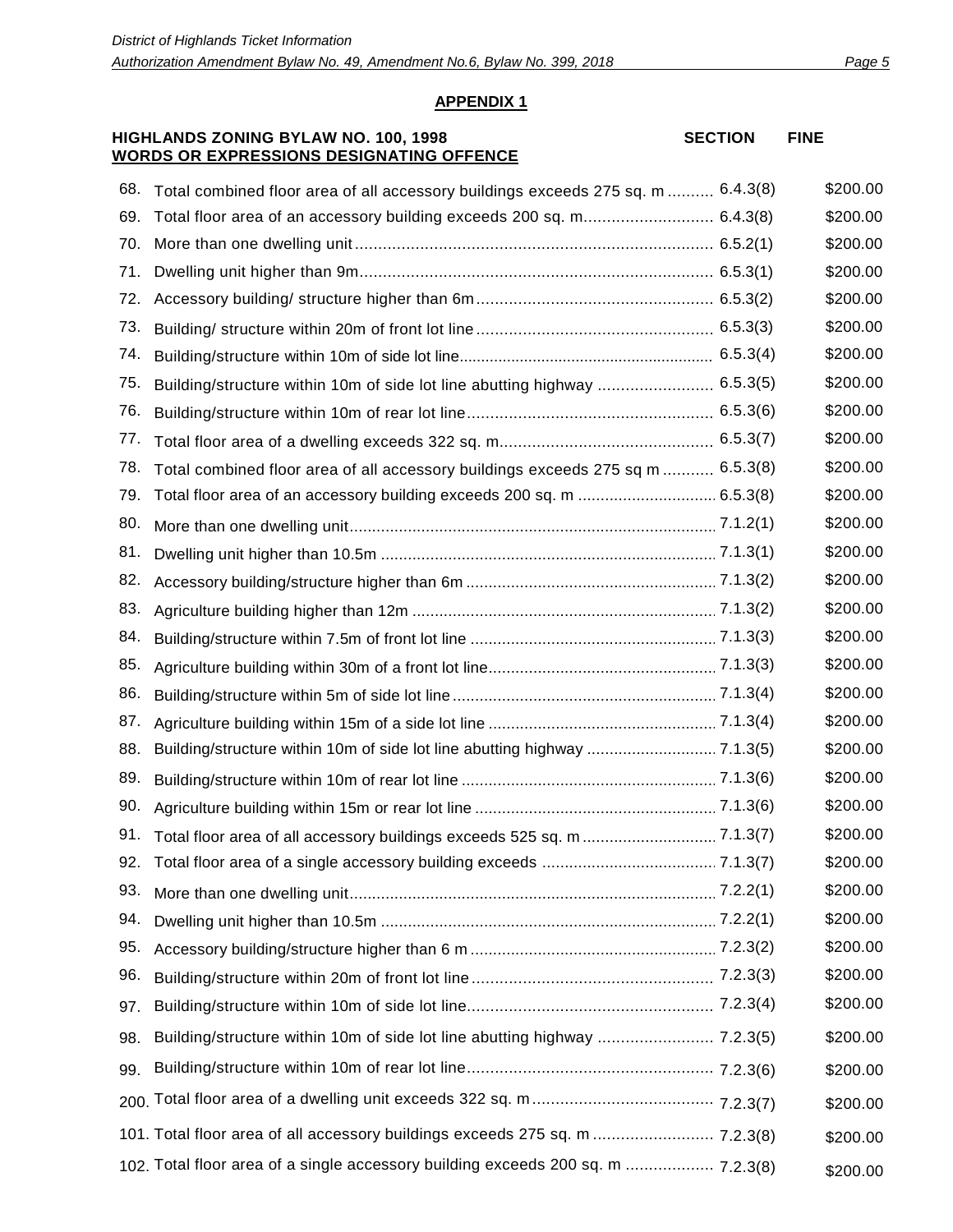#### **HIGHLANDS ZONING BYLAW NO. 100, 1998 WORDS OR EXPRESSIONS DESIGNATING OFFENCE**

**SECTION FINE**

| 103. |                                                                            | \$200.00 |
|------|----------------------------------------------------------------------------|----------|
| 104. |                                                                            | \$200.00 |
| 105. |                                                                            | \$200.00 |
| 106. |                                                                            | \$200.00 |
| 107. |                                                                            | \$200.00 |
| 108. |                                                                            | \$200.00 |
| 109. |                                                                            | \$200.00 |
| 110. |                                                                            | \$200.00 |
| 111. | Building/structure within 10m of side lot line abutting highway 7.3.3(5)   | \$200.00 |
| 112. |                                                                            | \$200.00 |
| 113. |                                                                            | \$200.00 |
| 114. | Total floor area of all accessory buildings exceeds 525 sq. m7.3.3(7)      | \$200.00 |
| 115. | Total floor area of a single accessory building exceeds 300 sq. m 7.3.3(7) | \$200.00 |
| 116. |                                                                            | \$200.00 |
| 117. |                                                                            | \$200.00 |
| 118. |                                                                            | \$200.00 |
| 119. |                                                                            | \$200.00 |
| 120. |                                                                            | \$200.00 |
| 121. |                                                                            | \$200.00 |
| 122. |                                                                            | \$200.00 |
| 123. |                                                                            | \$200.00 |
| 124. |                                                                            | \$200.00 |
| 125. |                                                                            | \$200.00 |
| 126. |                                                                            | \$200.00 |
| 127. |                                                                            | \$200.00 |
| 128. |                                                                            | \$200.00 |
| 129. | Total floor area of all accessory buildings exceeds 525 sq. m7.3A.3(7)     | \$200.00 |
| 130. | Total floor area of a single accessory building exceeds 300 sq. m7.3A.3(7) | \$200.00 |
| 131. |                                                                            | \$200.00 |
| 132. |                                                                            | \$200.00 |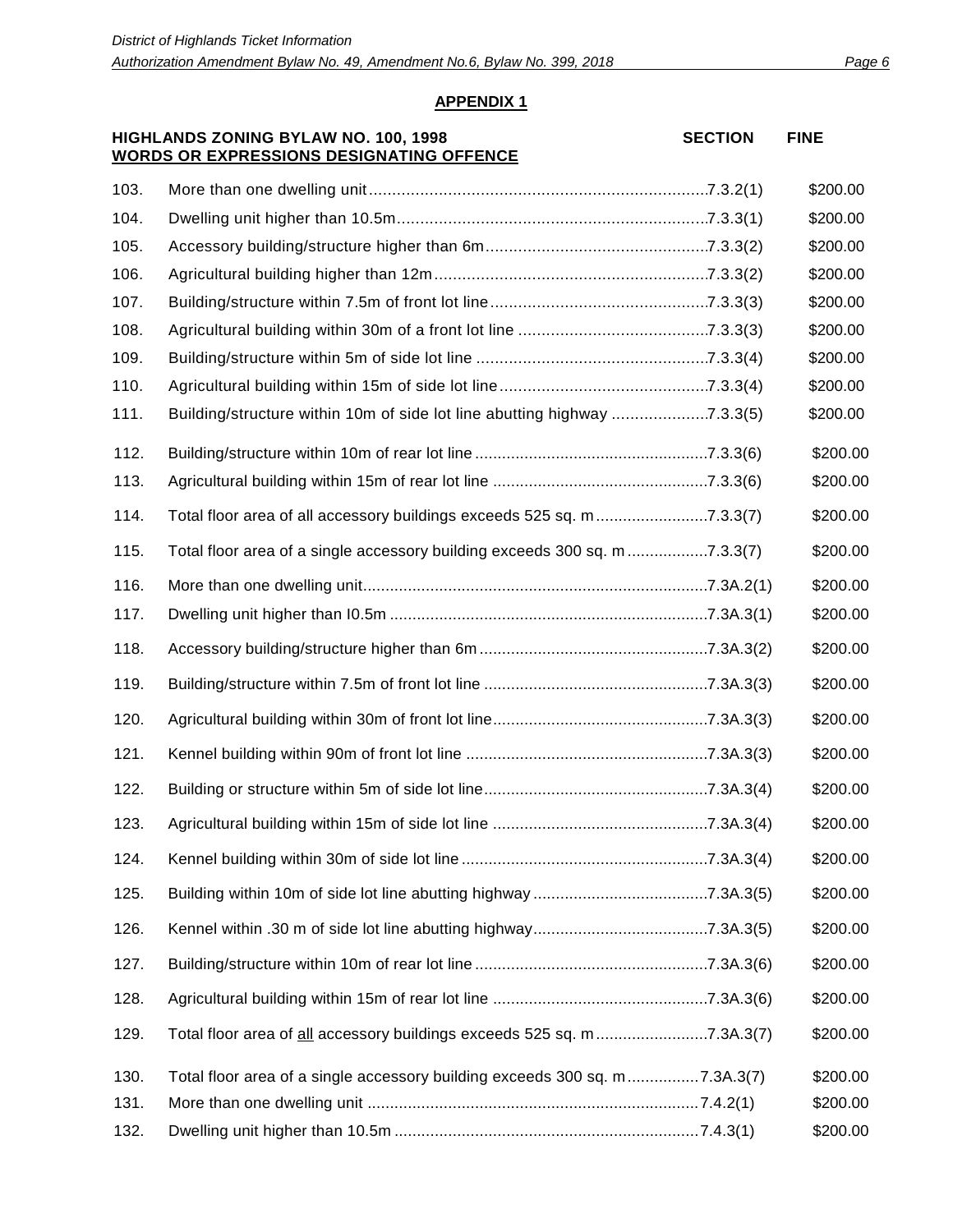#### **HIGHLANDS ZONING BYLAW NO. 100, 1998 WORDS ON EXPRESSIONS DESIGNATING OFFENCE** SECTION FINE

| 133. |                                                                            | \$200.00 |
|------|----------------------------------------------------------------------------|----------|
| 134. |                                                                            | \$200.00 |
| 135. |                                                                            | \$200.00 |
| 136. |                                                                            | \$200.00 |
| 137. |                                                                            | \$200.00 |
| 138. |                                                                            | \$200.00 |
| 139. | Building/structure within 10m of side lot line abutting highway 7.4.3(5)   | \$200.00 |
| 140. |                                                                            | \$200.00 |
| 141. |                                                                            | \$200.00 |
| 142. | Total floor area of all accessory buildings exceeds 525 sq.m 7.4.3(7)      | \$200.00 |
| 143. | Total floor area of a single accessory building exceeds 300 sq. m7.4.3(7)  | \$200.00 |
| 144. |                                                                            | \$200.00 |
| 145. |                                                                            | \$200.00 |
| 146. |                                                                            | \$200.00 |
| 147. |                                                                            | \$200.00 |
| 148. |                                                                            | \$200.00 |
| 149. |                                                                            | \$200.00 |
| 150. |                                                                            | \$200.00 |
| 151. |                                                                            | \$200.00 |
| 152. | Building/structure within 10m of side lot line abutting highway 8.1.3(5)   | \$200.00 |
| 153. |                                                                            | \$200.00 |
| 154. |                                                                            | \$200.00 |
| 155. | Total floor area of all accessory buildings exceeds 525 sq. m8.1.3(7)      | \$200.00 |
| 156. |                                                                            | \$200.00 |
| 157. |                                                                            | \$200.00 |
| 158. |                                                                            | \$200.00 |
| 159. |                                                                            | \$200.00 |
| 160. |                                                                            | \$200.00 |
| 161. |                                                                            | \$200.00 |
| 162. |                                                                            | \$200.00 |
| 163. |                                                                            | \$200.00 |
| 164. |                                                                            | \$200.00 |
| 165. | Building / structure within 10m of side lot line abutting highway 8.2.3(5) | \$200.00 |
| 166. |                                                                            | \$200.00 |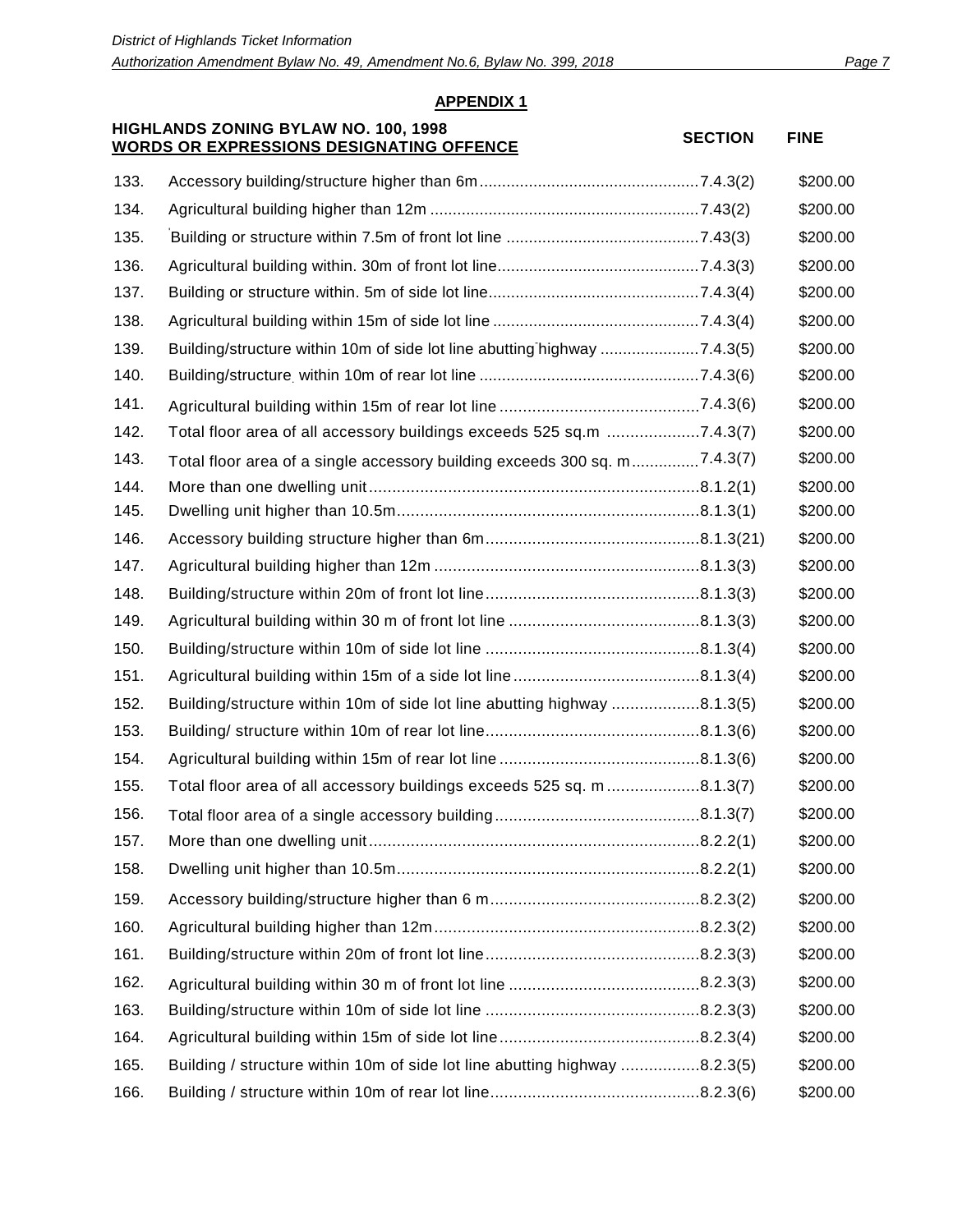#### **HIGHLANDS ZONING BYLAW NO. 100, 1998 WORDS ON EXPRESSIONS DESIGNATING OFFENCE** SECTION FINE

| 167. |                                                                            | \$200.00 |
|------|----------------------------------------------------------------------------|----------|
| 168. | Total floor area of all accessory buildings exceeds 525 sq. m8.2.3(7)      | \$200.00 |
| 169. | Total floor area of a single accessory building exceeds 300 sq. m8.2.3(7)  | \$200.00 |
| 170. |                                                                            | \$200.00 |
| 171. |                                                                            | \$200.00 |
| 172. |                                                                            | \$200.00 |
| 173. | Building/structure within 10m of side lot line abutting highway 9.1.2(5)   | \$200.00 |
| 174. |                                                                            | \$200.00 |
| 175. |                                                                            | \$200.00 |
| 176. | Total floor area of all buildings on a lot exceeds 75 sq. m 9.1.2(8)       | \$200.00 |
| 177. |                                                                            | \$200.00 |
| 178. |                                                                            | \$200.00 |
| 179. |                                                                            | \$200.00 |
| 180. | Building/structure within 10m of side lot line abutting highway 9.2.2(5)   | \$200.00 |
| 181. |                                                                            | \$200.00 |
| 182. |                                                                            | \$200.00 |
| 183. | Total floor area of all buildings on a lot exceeds 600 sq. m 9.2.2(8)      | \$200.00 |
| 184. |                                                                            | \$200.00 |
| 185. |                                                                            | \$200.00 |
| 186. |                                                                            | \$200.00 |
| 187. |                                                                            | \$200.00 |
| 188. |                                                                            | \$200.00 |
| 189. | Building / structure within 10m of side lot line abutting highway 9.3.3(5) | \$200.00 |
| 190. |                                                                            | \$200.00 |
| 191. |                                                                            | \$200.00 |
| 192. |                                                                            | \$200.00 |
| 193. |                                                                            | \$200.00 |
| 194. |                                                                            | \$200.00 |
| 195. | Unenclosed storage higher that 3.5m within 30 m of a lot line11.2.3(3)     | \$200.00 |
| 196. |                                                                            | \$200.00 |
| 197. |                                                                            | \$200.00 |
| 198. | Building/ structure within 10m of side lot line abutting highway 11.1.3(6) | \$200.00 |
| 199. |                                                                            | \$200.00 |
| 200. | Total floor area of all buildings exceeds 2000 sq. m11.1.3(8)              | \$200.00 |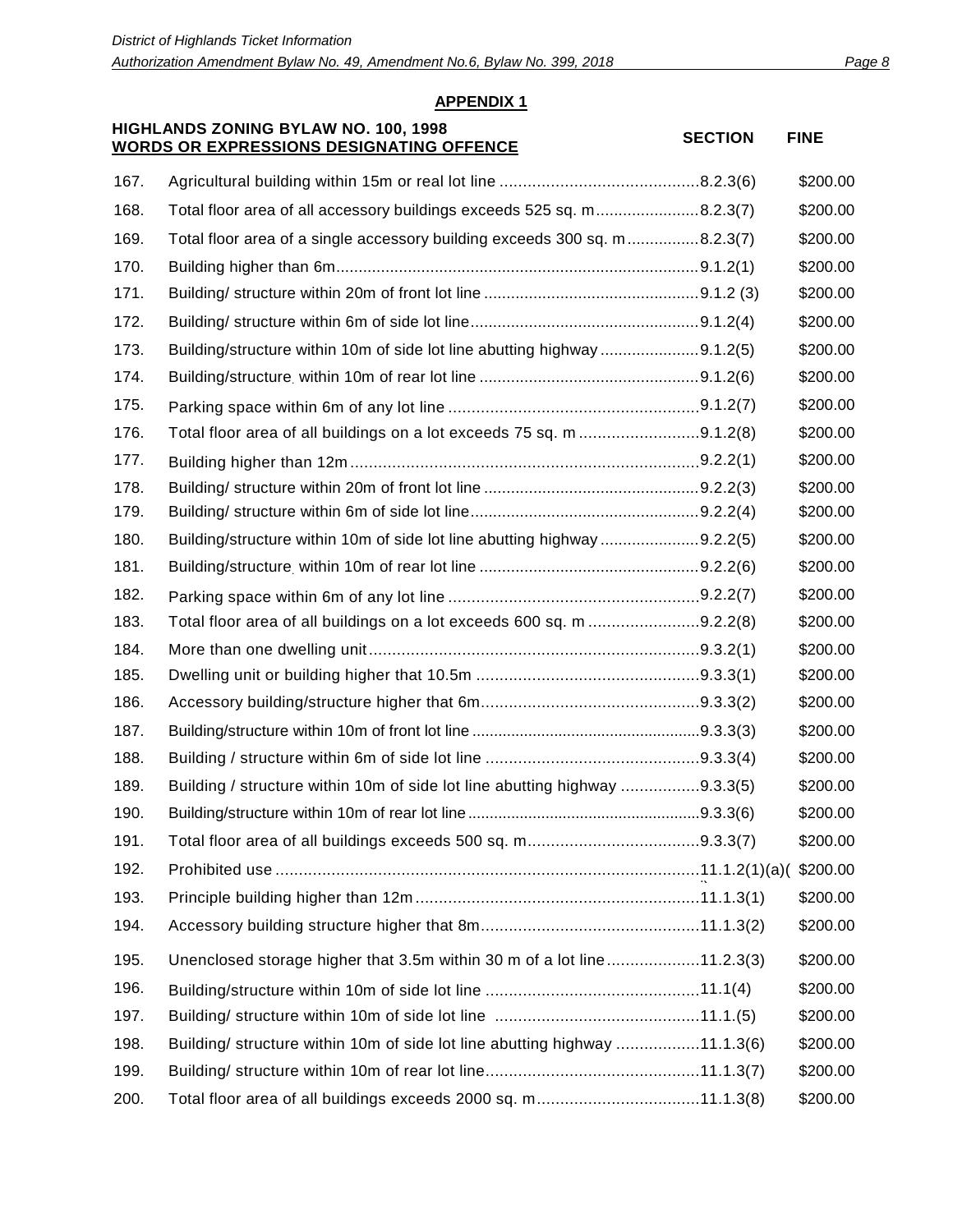# **CAPITAL REGIONAL DISTRICT UNSIGHTLY PREMISES BYLAW NO. 1, 1991 WORDS OR EXPRESSIONS DESIGNATING OFFENCE**

|  | <b>SECTION</b> | <b>FINE</b> |
|--|----------------|-------------|
|  |                | \$200.00    |
|  |                | \$200.00    |
|  |                | \$200.00    |
|  |                | \$200.00    |
|  |                | \$200.00    |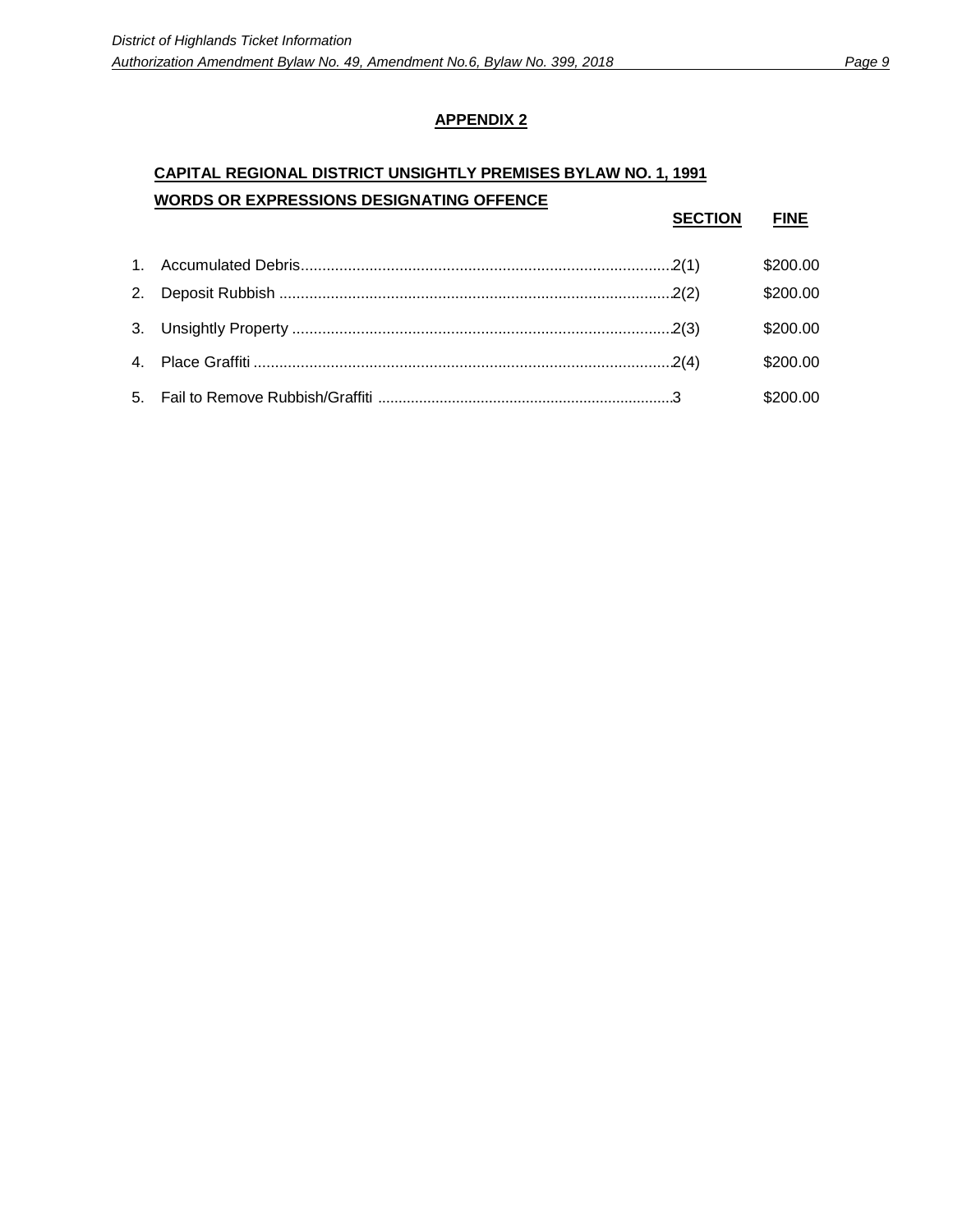## **DISTRICT OF HIGHLANDS BUILDING REGULATION BYLAW NO. 192, 2003**

#### **WORDS OR EXPRESSIONS DESIGNATING OFFENCE**

|                  | <b>SECTION</b> | <b>FINE</b> |
|------------------|----------------|-------------|
| 1 <sub>1</sub>   |                | \$200.00    |
| 2.               |                | \$200.00    |
| 3.               |                | \$200.00    |
| $\overline{4}$ . |                | \$200.00    |
| 5.               |                | \$200.00    |
| 6.               |                | \$200.00    |
| 7 <sub>1</sub>   |                | \$1000.00   |
| 8.               |                | \$200.00    |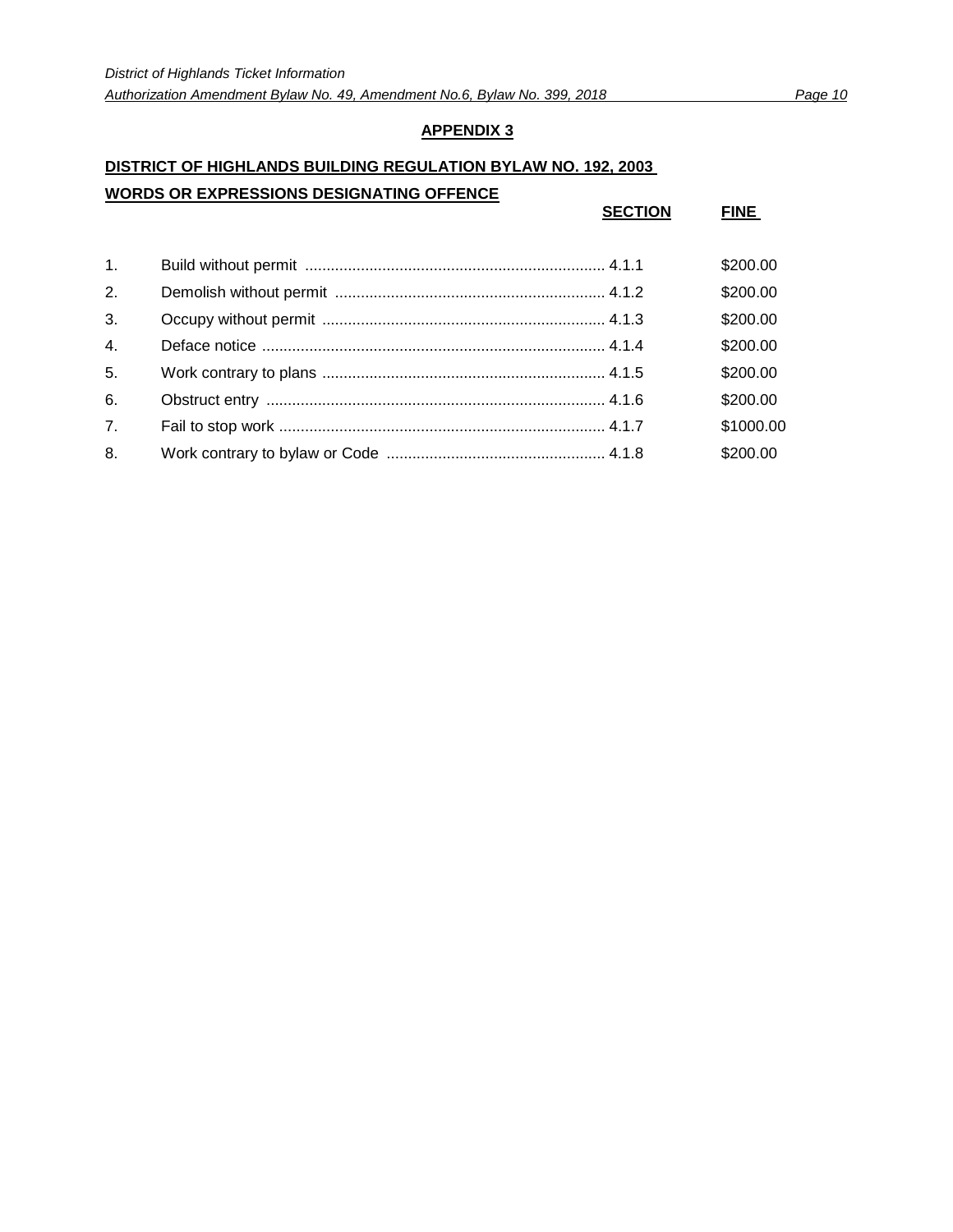## **CAPITAL REGIONAL DISTRICT ANIMAL REGULATION AND IMPOUNDING BYLAW NO. 1, 1986**

| <b>WORDS OR EXPRESSIONS DESIGNATING OFFENCE</b> |  | <b>SECTION</b> | <b>FINE</b> |
|-------------------------------------------------|--|----------------|-------------|
| $1_{\cdot}$                                     |  |                | \$50.00     |
| 2.                                              |  |                | \$50.00     |
| 3.                                              |  |                | \$75.00     |
| 4.                                              |  |                | \$150.00    |
| 5.                                              |  |                | \$75.00     |
| 6.                                              |  |                | \$200.00    |
| 7.                                              |  |                | \$200.00    |
| 8.                                              |  |                | \$200.00    |
| 9.                                              |  |                | \$50.00     |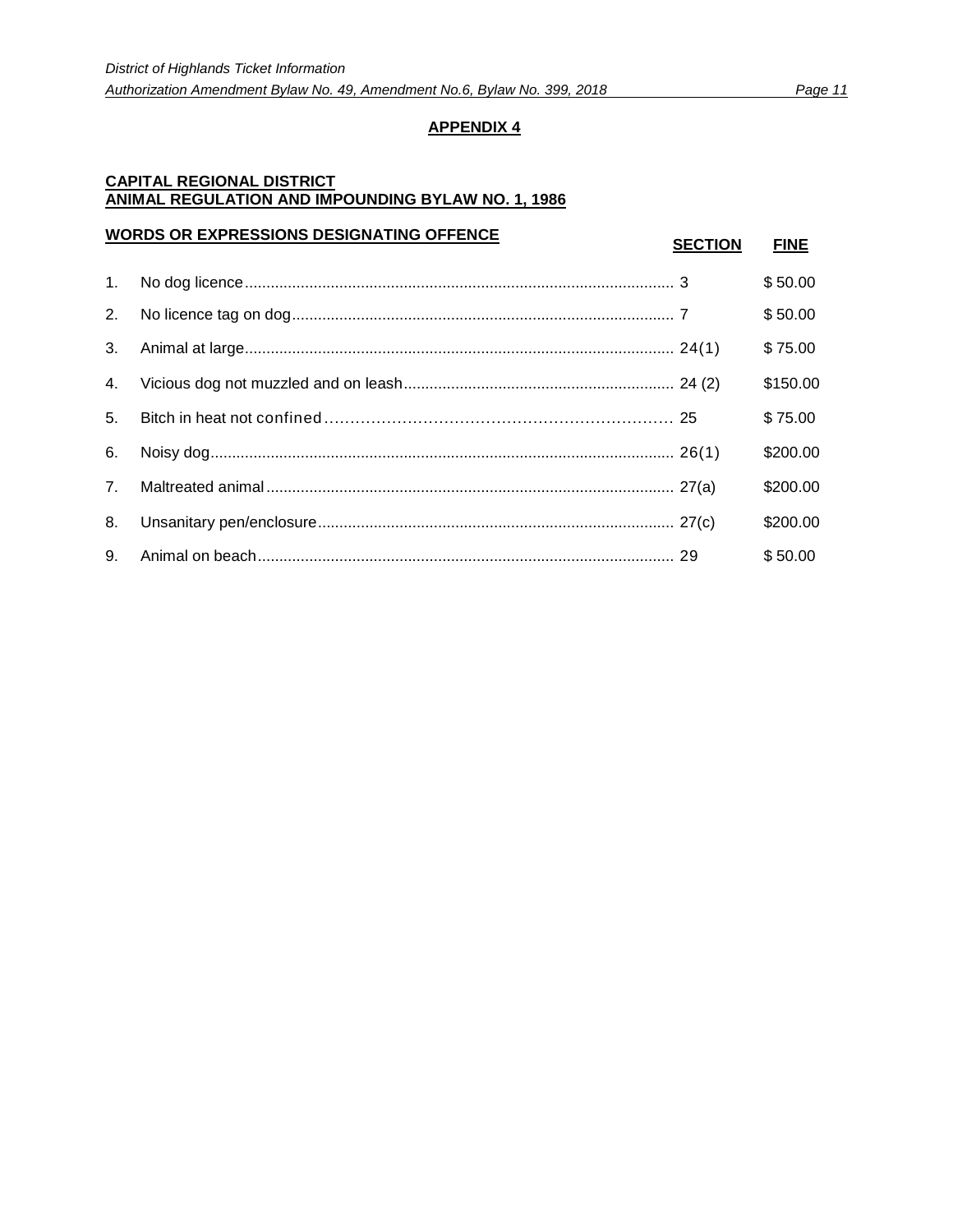# **CAPITAL REGIONAL DISTRICT NOISE SUPPRESSION BYLAW, 1981 WORDS OR EXPRESSIONS DESIGNATING OFFENCE**

**SECTION FINE**

|                | 2(2) | \$200.00 |
|----------------|------|----------|
| 2 <sup>1</sup> |      | \$200.00 |
| 3.             | 3(1) | \$200.00 |
| 4 <sup>1</sup> | 3(3) | \$200.00 |
| 5.             | 3(4) | \$200.00 |
| 6.             | 3(5) | \$200.00 |
| 7 <sup>1</sup> |      | \$200.00 |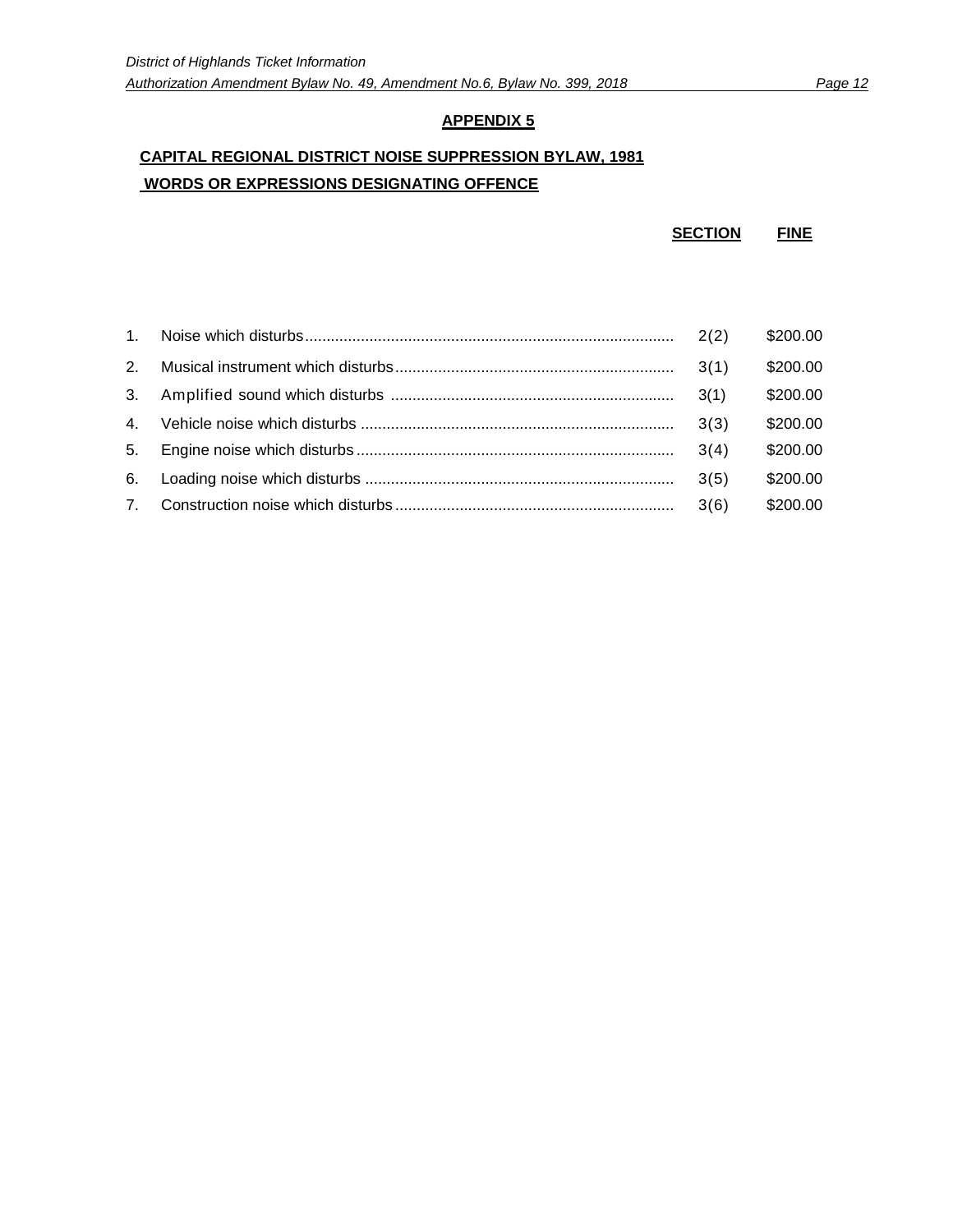| DISTRICT OF HIGHLANDS FIRE SERVICES BYLAW NO. 264, 2010<br><b>SECTION</b> |                                                                         |            | <b>FINE</b> |  |  |
|---------------------------------------------------------------------------|-------------------------------------------------------------------------|------------|-------------|--|--|
| <u>WORDS OR EXPRESSIONS DESIGNATING OFFENCE</u>                           |                                                                         |            |             |  |  |
| 1.                                                                        |                                                                         | 9(a)       | \$500.00    |  |  |
| 2.                                                                        | Fail to have adult in charge and in attendance, or sufficient tools and | 9(c)       | \$200.00    |  |  |
| 4.                                                                        |                                                                         | 9(d)       | \$200.00    |  |  |
| 5.                                                                        |                                                                         | 9(e)       | \$200.00    |  |  |
| 6.                                                                        |                                                                         | 9(g)       | \$200.00    |  |  |
| 7.                                                                        |                                                                         | 12         | \$200.00    |  |  |
| 8.                                                                        |                                                                         | 13(a)      | \$200.00    |  |  |
| 9.                                                                        |                                                                         | 13(b)      | \$200.00    |  |  |
| 10.                                                                       |                                                                         | 13(c)      | \$200.00    |  |  |
| 11.                                                                       | Park within 15 metres of fire hydrant/ stand pipe                       | 13(d)      | \$200.00    |  |  |
| 12.                                                                       |                                                                         | 13(e)      | \$200.00    |  |  |
| 13.                                                                       |                                                                         | 13(f)      | \$200.00    |  |  |
| 14.                                                                       |                                                                         | 13(g)      | \$200.00    |  |  |
| 15.                                                                       |                                                                         | 13(g)(i)   | \$200.00    |  |  |
| 16.                                                                       |                                                                         | 13(h)      | \$200.00    |  |  |
| 17.                                                                       |                                                                         | 13(i)      | \$200.00    |  |  |
| 18.                                                                       | Obstruct, hinder, delay fire apparatus/ vehicle/ equipment              | 13(k)      | \$200.00    |  |  |
| 19.                                                                       |                                                                         | 13(1)      | \$200.00    |  |  |
| 20.                                                                       |                                                                         | 14(ai-avi) | \$200.00    |  |  |
| 21.                                                                       |                                                                         | 15(a)      | \$200.00    |  |  |
| 22.                                                                       |                                                                         | 16(a)      | \$200.00    |  |  |
| 23.                                                                       |                                                                         | 19(a)      | \$200.00    |  |  |
| 24.                                                                       | Prevent entry onto premises for which a fire alarm has been received    | 19(c)      | \$200.00    |  |  |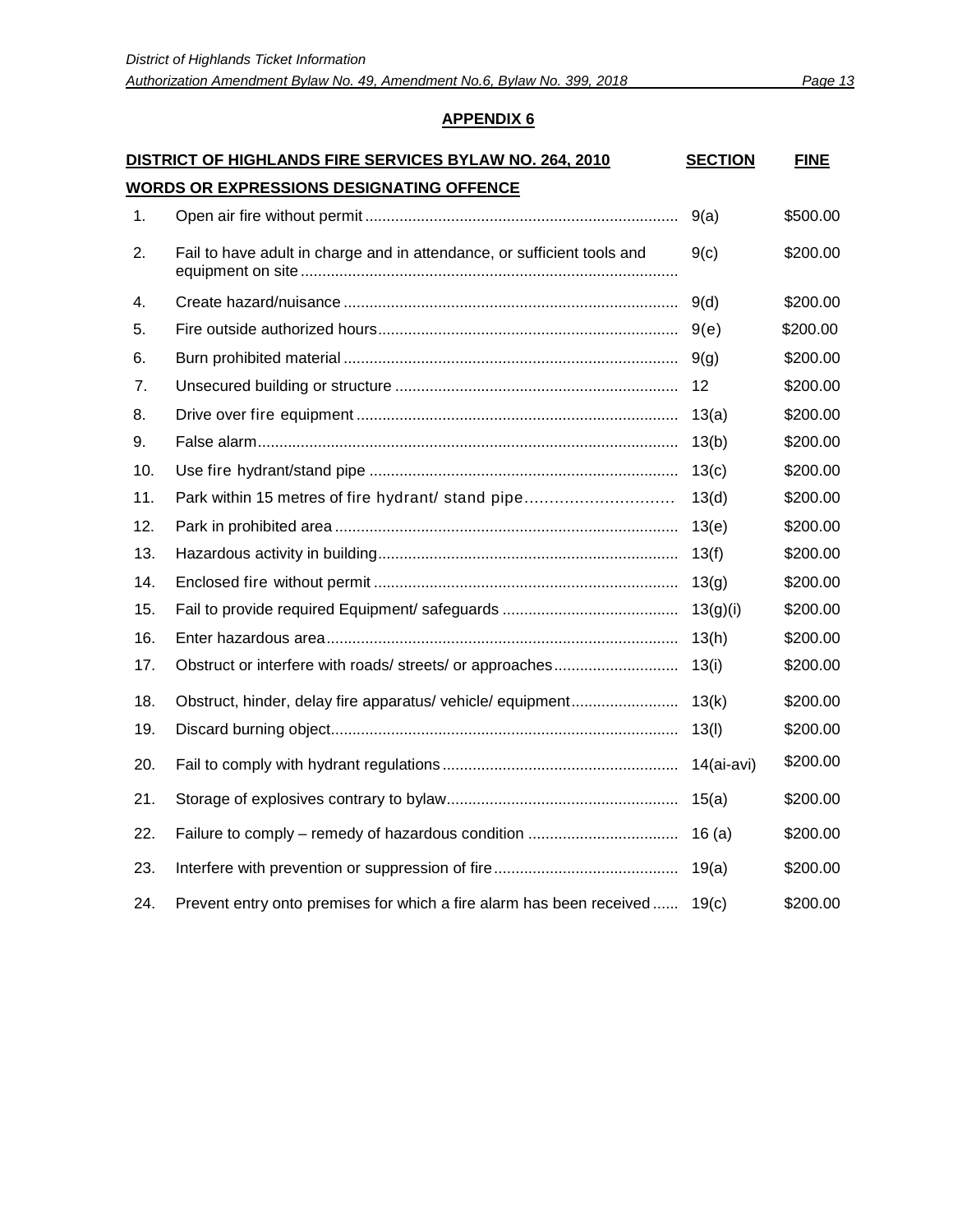#### **DISTRICT OF HIGHLANDS TREE MANAGEMENT BYLAW NO. 10, 1994**

| <b>WORDS OR EXPRESSIONS DESIGNATING OFFENCE</b> |  |          | <b>FINE</b> |
|-------------------------------------------------|--|----------|-------------|
| 1.                                              |  | 3(a)     | \$200.00    |
| 2.                                              |  | 3(b)     | \$1000.00   |
| 3.                                              |  | 3(c)     | \$1000.00   |
| 4.                                              |  | 3(d)(i)  | \$500.00    |
| 5.                                              |  | 3(e)(i)  | \$200.00    |
| 6.                                              |  | 3(e)(ii) | \$1000.00   |
| 7 <sub>1</sub>                                  |  | 5        | \$1000.00   |
| 8.                                              |  | 6        | \$1000.00   |
| 9.                                              |  | 7(a)     | \$200.00    |
| 10.                                             |  | 7(b)     | \$200.00    |
| 11.                                             |  | 16(b)    | \$200.00    |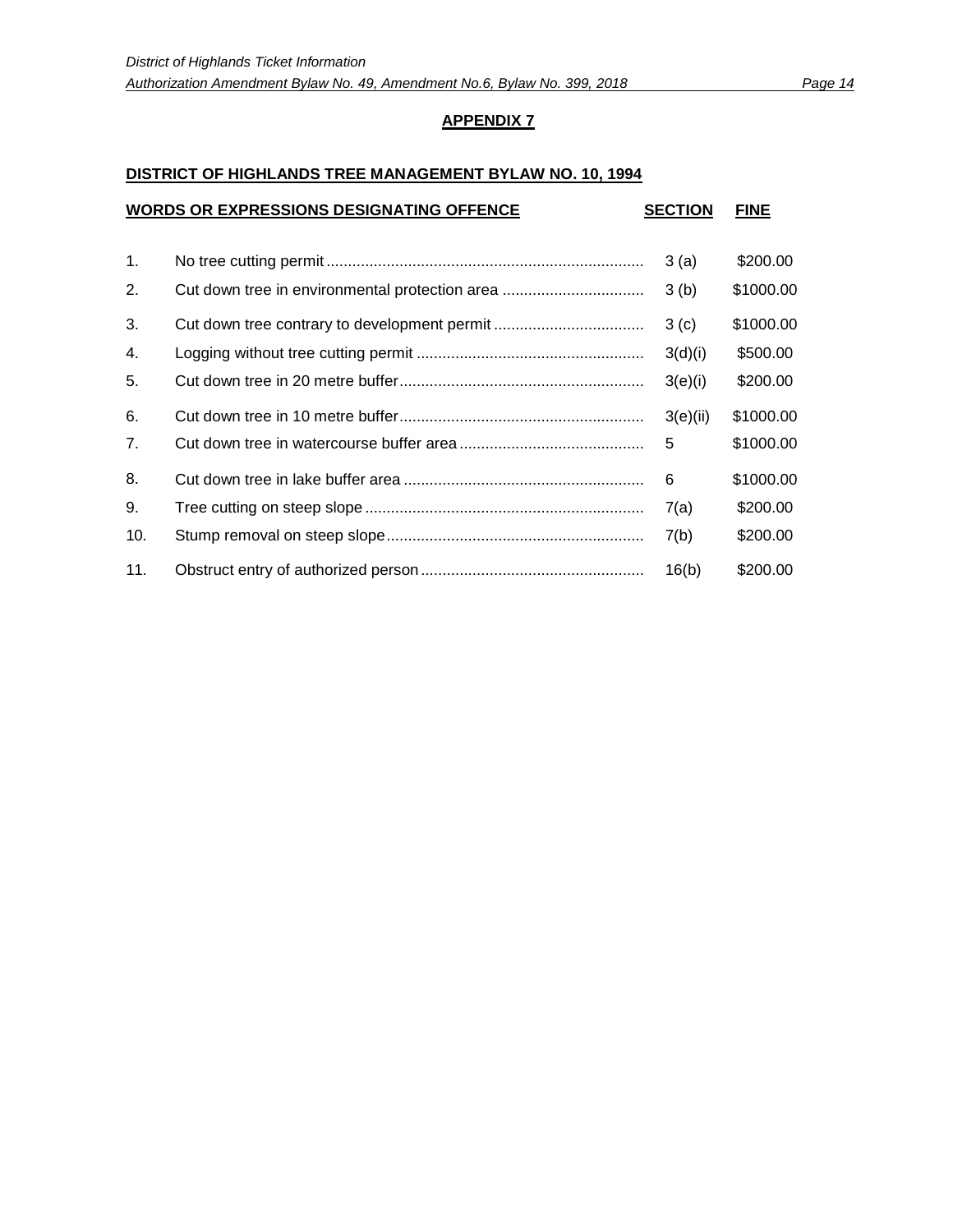# **DISTRICT OF HIGHLANDS BYLAW NO. 300 TO REGULATE ROADS AND TRAFFIC WORDS OR EXPRESSIONS DESIGNATING OFFENSE**

|     |                                                                  | <b>SECTION</b> | <b>FINE</b> |
|-----|------------------------------------------------------------------|----------------|-------------|
| 1.  |                                                                  | 2.03           | \$200.00    |
| 2.  |                                                                  | 2.06           | \$200.00    |
| 3.  |                                                                  | 2.07           | \$200.00    |
| 4.  |                                                                  | 2.08           | \$200.00    |
| 5.  |                                                                  | 3.01           | \$200.00    |
| 6.  | Fail to obey direction of police officer/ fire department member | 4.02           | \$200.00    |
| 7.  |                                                                  | 4.03           | \$200.00    |
| 8.  |                                                                  | 5.04           | \$50.00     |
| 9.  |                                                                  | 5.05           | \$50.00     |
| 10. |                                                                  | 5.06           | \$25.00     |
| 11. |                                                                  | 5.09           | \$25.00     |
| 12. |                                                                  | 5.10(a)        | \$50.00     |
| 13. |                                                                  | 5.10(b)        | \$50.00     |
| 14. |                                                                  | 5.11           | \$50.00     |
| 15. |                                                                  | 5.12(a)        | \$50.00     |
| 16. |                                                                  | 5.12(b)        | \$25.00     |
| 17. |                                                                  | 5.12(c)        | \$50.00     |
| 18. |                                                                  | 5.12(d)        | \$50.00     |
| 19. |                                                                  | 5.12(e)        | \$50.00     |
| 20. |                                                                  | 5.12(f)        | \$50.00     |
| 21. |                                                                  | 5.12(g)(i)     | \$50.00     |
| 22. |                                                                  | 5.12(g)(ii)    | \$50.00     |
| 23. |                                                                  | 5.12(h)        | \$50.00     |
| 24. |                                                                  | 5.12(i)        | \$50.00     |
| 25. |                                                                  | 5.12(j)        | \$50.00     |
| 26. |                                                                  | 5.12(k)        | \$50.00     |
| 27. |                                                                  | 5.12(l)        | \$50.00     |
| 28. |                                                                  | 5.12(m)        | \$50.00     |
| 29. |                                                                  | 5.16           | \$75.00     |
| 30. |                                                                  | 5.17           | \$200.00    |
| 31. |                                                                  | 6.01           | \$500.00    |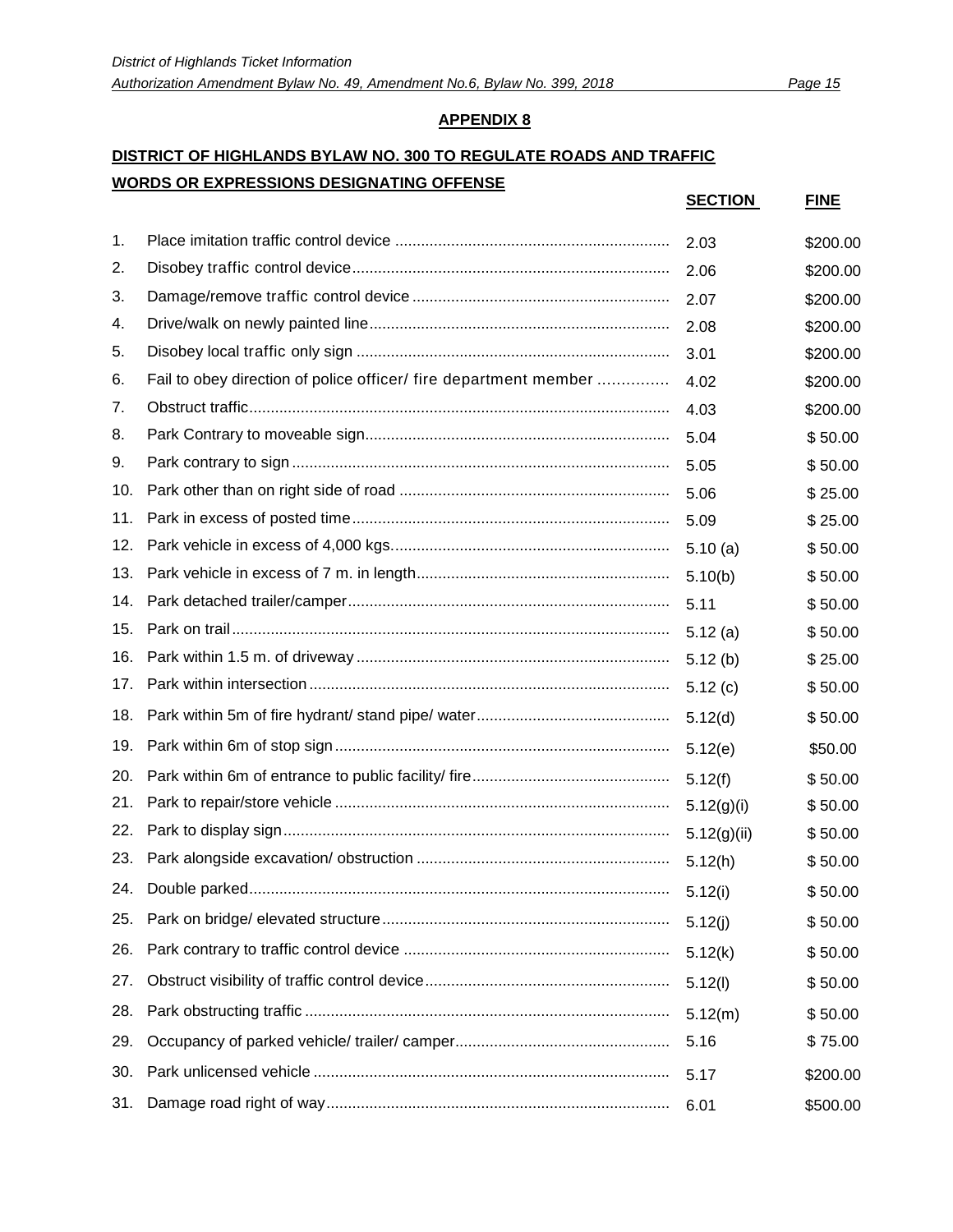# **DISTRICT OF HIGHLANDS BYLAW NO. 300 TO REGULATE ROADS AND TRAFFIC WORDS OR EXPRESSIONS DESIGNATING OFFENSE**

**SECTION FINE**

| 32. |                                                                                    | \$200.00 |
|-----|------------------------------------------------------------------------------------|----------|
| 33. |                                                                                    | \$200.00 |
| 34. | No permit to occupy road right-of-way for building construction/ repair/ demo 6.05 | \$200.00 |
| 35. |                                                                                    | \$200.00 |
| 36. |                                                                                    | \$200.00 |
| 37. |                                                                                    | \$200.00 |
| 38. |                                                                                    | \$200.00 |
| 39. |                                                                                    | \$200.00 |
| 40. |                                                                                    | \$200.00 |
| 41. |                                                                                    | \$200.00 |
| 42. |                                                                                    | \$200.00 |
| 43. | Place wood/bricks/blocks/rock/stones/debris on road right of way 6.14              | \$200.00 |
| 44. |                                                                                    | \$200.00 |
| 45. | Wood/ coal deposited on road right of way in excess of 24 hours  6.16              | \$200.00 |
| 46. |                                                                                    | \$200.00 |
| 47. |                                                                                    | \$200.00 |
| 48. | Remove material from road right of way/ park/ public property without permit 6.19  | \$200.00 |
| 49. |                                                                                    | \$200.00 |
| 50. |                                                                                    | \$200.00 |
| 51. |                                                                                    | \$200.00 |
| 52. |                                                                                    | \$200.00 |
| 53. |                                                                                    | \$200.00 |
| 54. |                                                                                    | \$200.00 |
| 55. |                                                                                    | \$200.00 |
| 56. |                                                                                    | \$200.00 |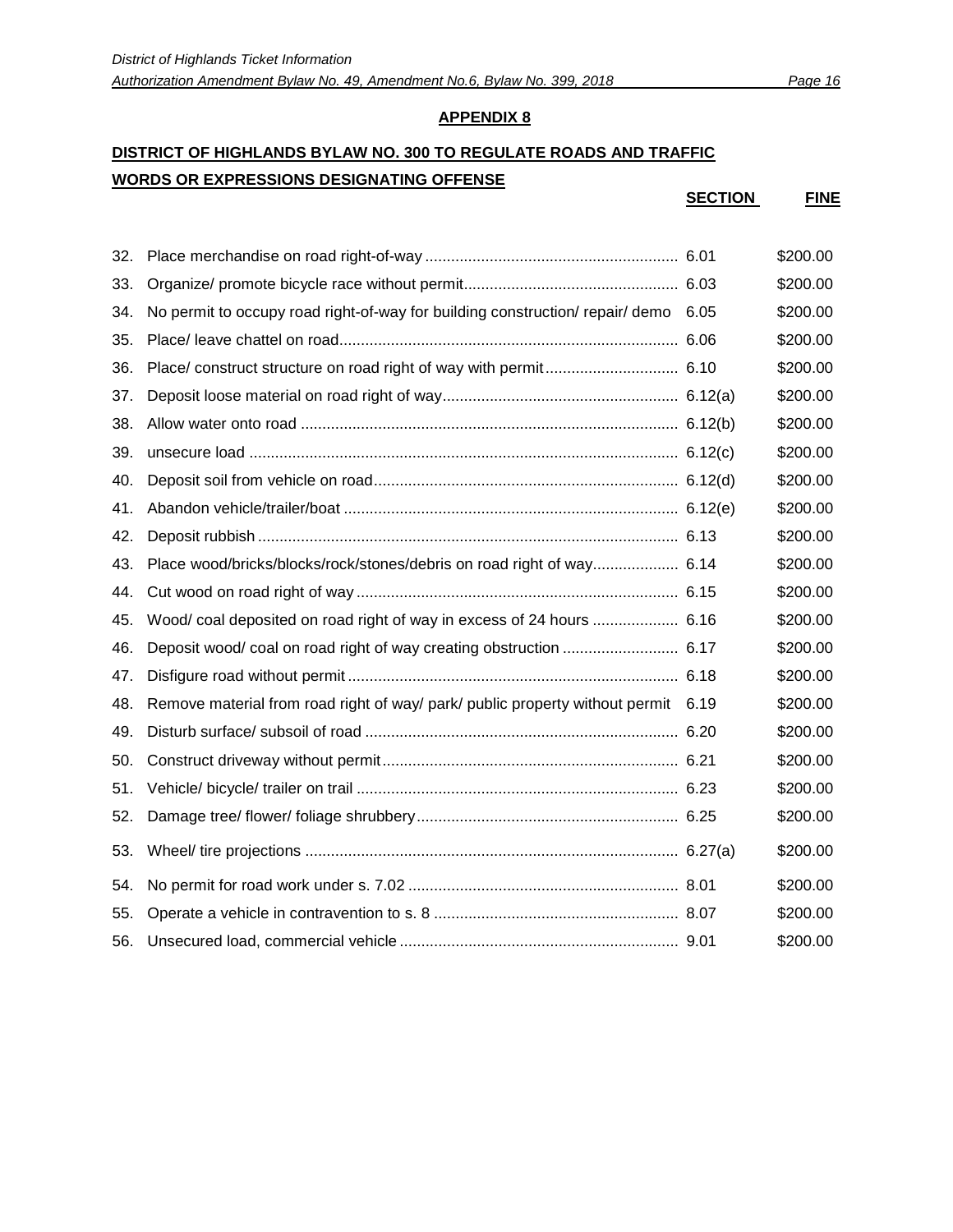#### **DISTRICT OF HIGHLANDS BLASTING BYLAW NO. 67, 1999 WORDS OR EXPRESSIONS DESIGNATING OFFENCE SECTION FINE**

|                | <b>WORDS OR EXPRESSIONS DESIGNATING OFFENCE</b> | <b>SECTION</b> | FINE      |
|----------------|-------------------------------------------------|----------------|-----------|
| $\mathbf{1}$ . |                                                 |                | \$500.00  |
| 2.             |                                                 |                | \$200.00  |
| 3.             |                                                 |                | \$200.00  |
| 4.             |                                                 |                | \$200.00  |
| 5.             |                                                 |                | \$200.00  |
| 6.             | Blasting contrary to any description/ plans/    |                | \$1000.00 |
| 7 <sub>1</sub> |                                                 |                | \$1000.00 |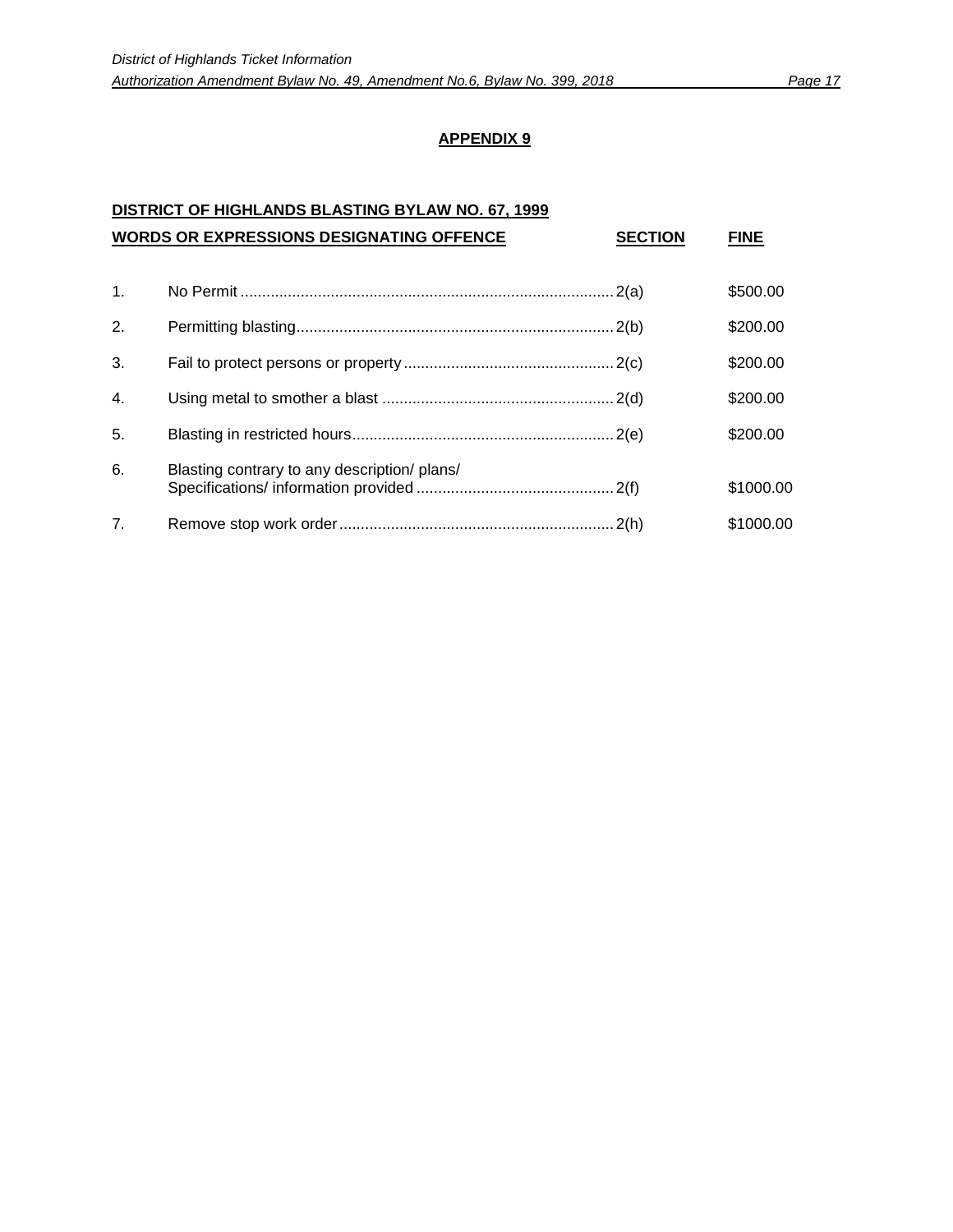# **DISTRICT OF HIGHLANDS FIREWORKS REGULATION BYLAW NO. 254 WORDS OR EXPRESSIONS DESIGNATING OFFENCE SECTION FINE**

| $\mathbf{1}$ . |                                                                              | 3.1  | \$500.00 |
|----------------|------------------------------------------------------------------------------|------|----------|
| 2.             | No person shall buy, sell, hold, possess, store, discharge, or otherwise use | 3.2  | \$200.00 |
| 3.             | No person may buy, sell, hold, possess, store, discharge, or otherwise use   | 3.3  | \$200.00 |
| 4.             | No person may hold, possess, store, discharge, or otherwise use              | 3.4  | \$200.00 |
| 5.             |                                                                              | 3.5  | \$200.00 |
| 6.             |                                                                              | 3.6  | \$200.00 |
| 7 <sub>1</sub> |                                                                              | 3.7  | \$200.00 |
| 8.             |                                                                              | 3.8  | \$200.00 |
| 9.             |                                                                              | 3.9  | \$200.00 |
| 10.            |                                                                              | 3.10 | \$200.00 |
| 11.            |                                                                              | 3.11 | \$500.00 |
| 12.            |                                                                              | 7.3  | \$250.00 |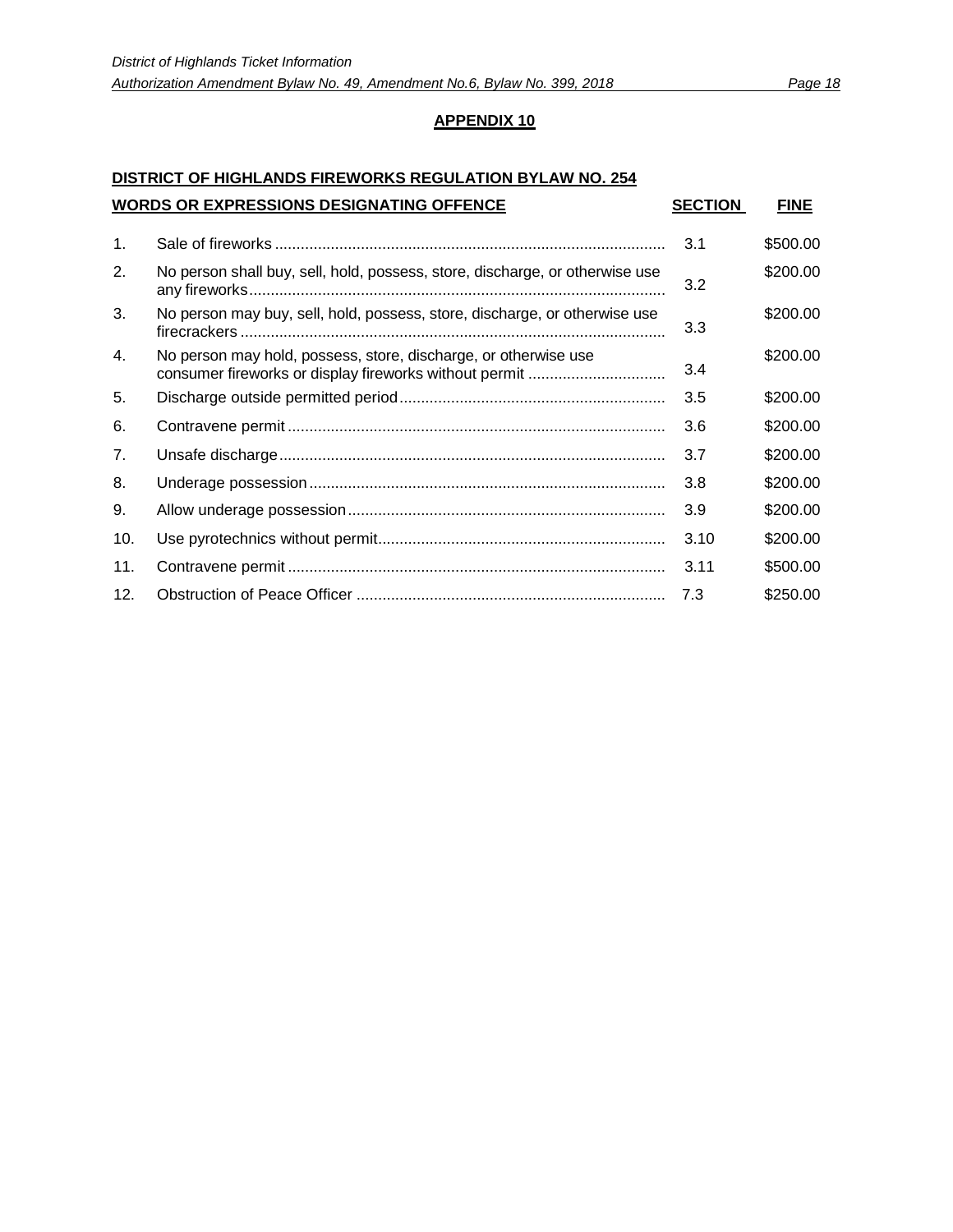## **DISTRICT OF HIGHLANDS EAGLES LAKE PARK MANAGEMENT, CONTROL AND USE BYLAW NO. 337 WORDS OR EXPRESSIONS DESIGNATING OFFENCE**

|     |                                                                            | <b>SECTION</b> | <b>FINE</b> |
|-----|----------------------------------------------------------------------------|----------------|-------------|
| 1.  |                                                                            | 8              | \$200.00    |
| 2.  |                                                                            | 9              | \$200.00    |
| 3.  |                                                                            | 10             | \$200.00    |
| 4.  |                                                                            | 13             | \$200.00    |
| 5.  |                                                                            | 14             | \$200.00    |
| 6.  |                                                                            | 15             | \$200.00    |
| 7.  | Remove, destroy or damage any natural feature or park property             | 16             | \$200.00    |
| 8.  |                                                                            | 17             | \$200.00    |
| 9.  | Molest, disturb, frighten, injure, kill, catch, trap or snare any wildlife | 18             | \$200.00    |
| 10. |                                                                            | 19             | \$200.00    |
| 11. |                                                                            | 20             | \$200.00    |
| 12. | Deposit or dispose of any garbage except in receptacle provided            | 21             | \$200.00    |
| 13. |                                                                            | 22             | \$200.00    |
| 14. |                                                                            | 23             | \$200.00    |
| 15. |                                                                            | 24             | \$200.00    |
| 16. |                                                                            | 25             | \$200.00    |
| 17. |                                                                            | 26             | \$200.00    |
| 18. |                                                                            | 27             | \$200.00    |
| 19. |                                                                            | 28             | \$200.00    |
| 20. |                                                                            | 29             | \$200.00    |
| 21. |                                                                            | 30             | \$200.00    |
| 22. |                                                                            | 31a)           | \$200.00    |
| 23. |                                                                            | 35             | \$200.00    |
| 24. |                                                                            | 36             | \$200.00    |
| 25. |                                                                            | 39             | \$200.00    |
| 26. |                                                                            | 40             | \$200.00    |
| 27. |                                                                            | 41             | \$200.00    |
| 28. |                                                                            | 42             | \$200.00    |
| 29. | Build or place any temporary or permanent structure                        | 43             | \$200.00    |